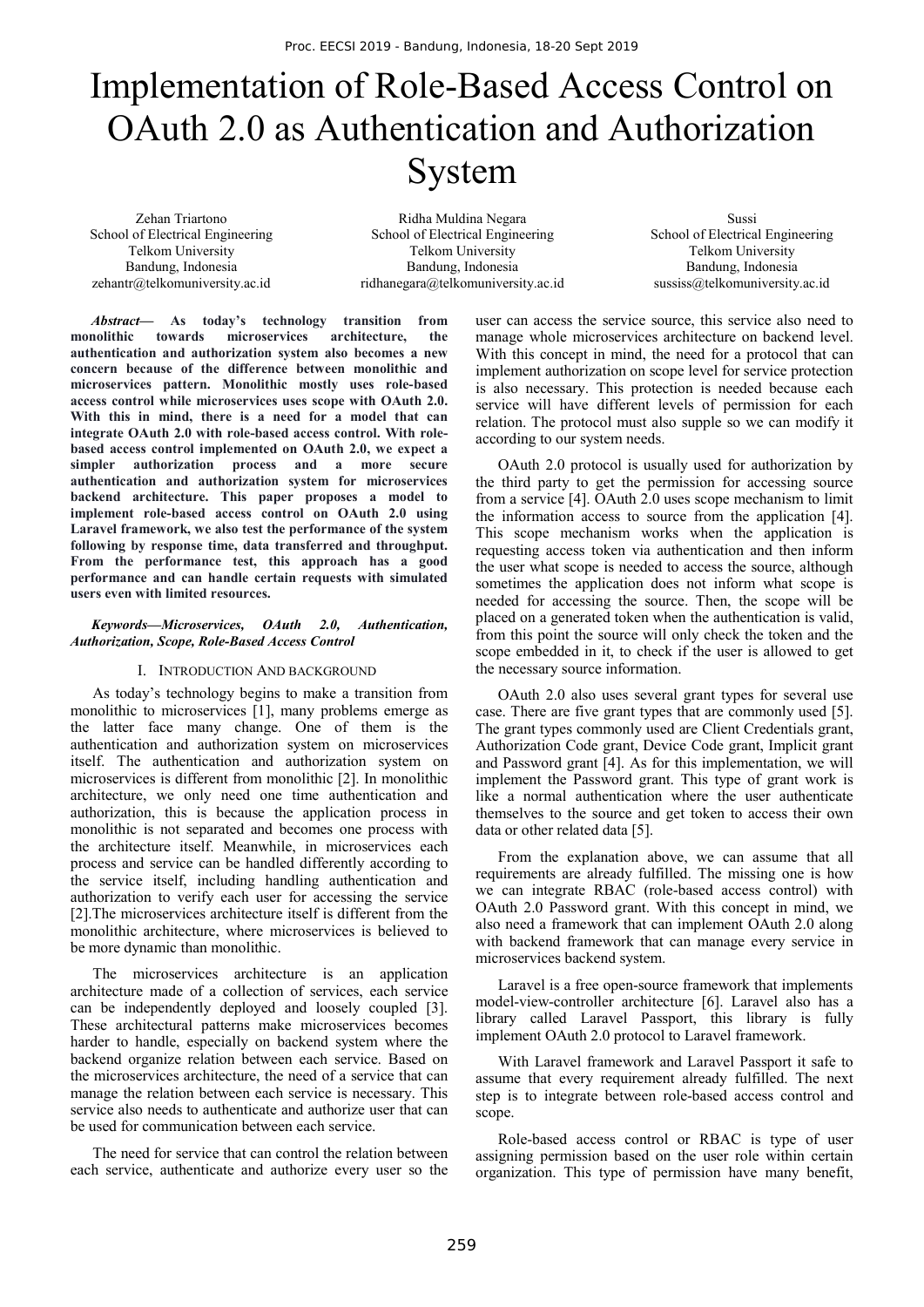some of them is this permission is easily audit every user based on their role, easy implementation to add or change role for user and third-party integration.



Fig. 1. Proposed Role-Based Access Control with Scope.

As shown in Fig 1. We proposed a role-based access control integrate with scope. Therefore, one user will have one role but with many scopes. This approach is expected to make the process for authorization in microservices architecture becomes simpler and at least has similar performance with scope-based only permission.

This approach is not new, many resources from internet already try this approach, but there is no actual implementation with performance measure on the implemented system. In this paper the author tries to measure the server performance, so we can get the actual result of role-based access control integrated with scope permission on microservices backend system.

The role-based access control integrated with scope is also needed for transition between monolithic and microservices because of many monolithic application implement role-based access control and want change into microservices architecture.

This paper implement OAuth 2.0 protocol on backend system using Laravel framework with role-based access control and measure the system performance from the API using response time, data transferred and throughput. Siege performance test tools is used to measure the performance of the system. Laravel framework is chosen because this framework already implements OAuth 2.0 protocol with Laravel Passport package and is also flexible as well as easily modified.

The performance is tested using 50, 100, 150, 200 and 250 simulated users using siege. Each simulated users will be recorded 30 times and the average result will be taken for response time, data transferred and throughput. The result shows that this approach can simplify the authentication and authorization process on microservices backend system especially on management side with the similar performance as scope-based permission.

## II. RELATED WORKS

There are several approaches having been used to implement OAuth 2.0 with access control, such as access control with application scope for IoT used by Federico Fernandez [7]. Thus, the architectural concept enables access control on IoT. The architectural concept also makes it possible to implement access control by modifying the scope mechanism of OAuth 2.0. This paper presents the model that enables a service authorization with OAuth 2.0, this model can be used as a base to create another model to implement another access control, with this paper as a basis. The author tries to implement OAuth 2.0 with role-based access control, also in this paper it is just a proposal without performance testing, while the author implements and measures the performance of the system.

For other related works there is Se-Ra Oh focused on interoperable of existing OAuth 2.0 framework [8]. This paper proposes an additional authorization layer for OAuth 2.0, this paper can be used as a base to separate between authorization and service in microservices architecture.

As for the authentication principle with role-based access control, it has nearly the same principle as Nazmul Hossain OAuth-SSO framework [9]. Based on the paper, we can implement authentication for OAuth 2.0, so we will also use this to implement it on the system. This paper discuss about only authentication and security of OAuth 2.0 and propose a model to increase security of OAuth 2.0 framework and not measure the performance of the system itself.

Performance of OAuth 2.0 protocol is also presented by Marwah Darwish [10]. It evaluates OAuth 2.0 protocol on web server with limited resource. In this paper, it measures the VM memory load, VM load and VM storage load. This paper only measures the VM and does not measure the output performance. While in the author's paper, the author presents the output performance of the implemented system.

There is also a research by Dhiraj Ray implementing OAuth 2.0 with role-based authorization [11]. In this article the author implements OAuth 2.0 using role-based access control and integrates it with scope using spring framework. This article is interesting and already implements OAuth 2.0 with RBAC, but it does not have performance measurement test, also in this article the proposed framework does not explain the role and scope mapping clearly.

All the existing approach focusing on modified OAuth 2.0 and its mechanism. Thus, it makes the OAuth 2.0 can easily be implemented and modified with custom system. In this paper, the author implements the system on one of the private universities in Indonesia to replace the monolithic academic information system into microservices architecture.

#### III. IMPLEMENTATION OAUTH 2.0 WITH ROLE-BASED ACCESS CONTROL USING LARAVEL FRAMEWORK

This section describe the proposed OAuth 2.0 with rolebased access control using Laravel framework for microservices backend system.

#### *A. Proposed Access Control Flow*

The new proposed OAuth 2.0 with role-based access control is shown in Fig. 2.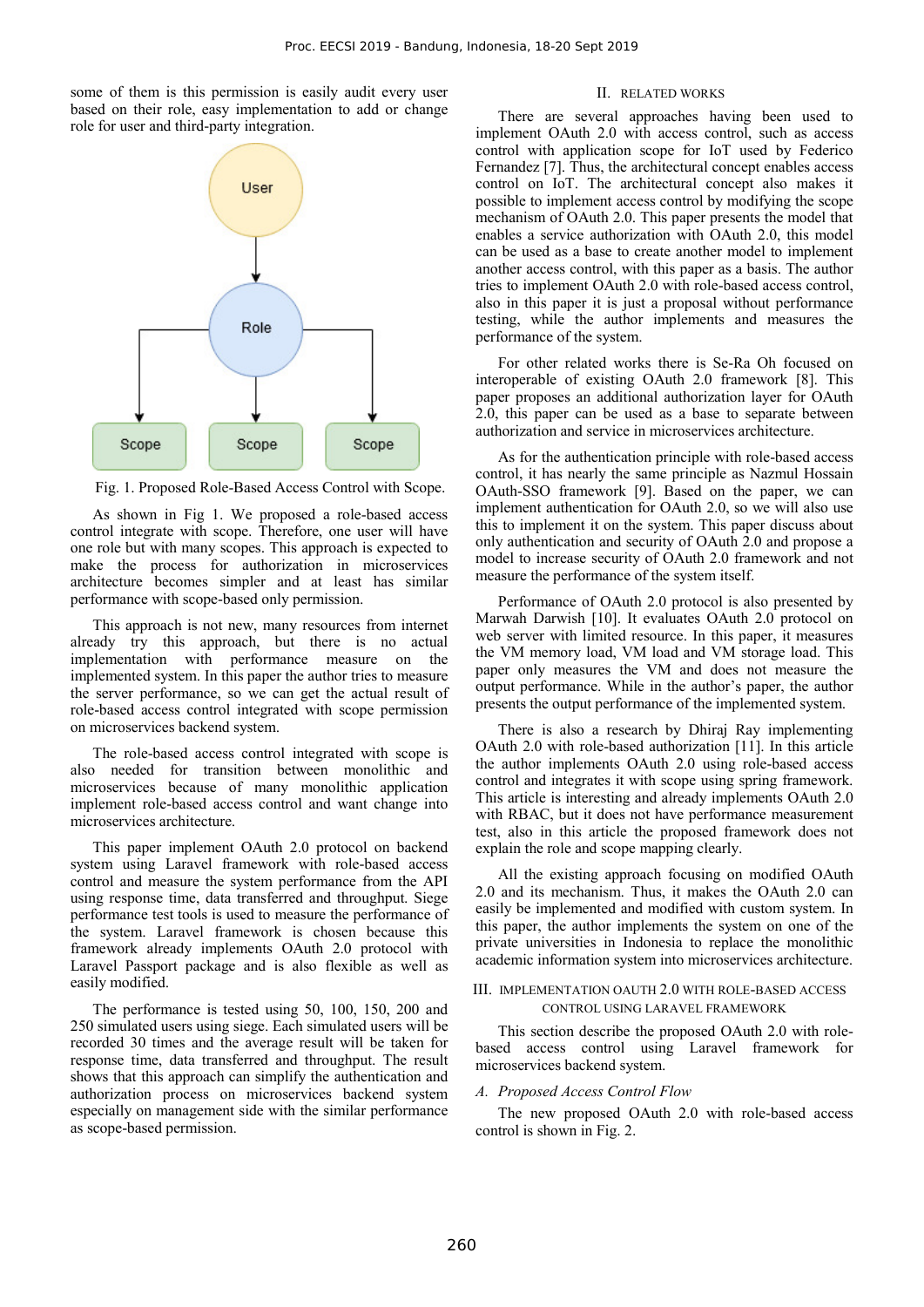

Fig. 2. Proposed OAuth 2.0 Authorization Flow.

Firstly in the proposed flow in Fig. 2, the client or third party application must authenticate every user who wants to access application resource by providing their credentials to the authentication and authorization server. To do this, client application will call API from the authentication and authorization server so the user can authenticate themselves from the client application frontend.

After the client provides credentials to the authentication and authorization server, the server will check if the credentials are valid or not by checking it to the user storage server. If the user is valid and registered at the user storage, it will then check the role of the user and get all scope for the user scope. The scope is then implanted to the user scope and then is returned to authentication and authorization server to be generated into access token.

After the authentication and authorization server generates and returns the access token to the client, the client can use it to access resource on application. The application itself also check the embedded scope inside the access token role to check the access control granted for the user.

These approaches are expected to simplify the authorization process and make every scope becomes exclusive for their own resource access.

In addition, this approach has great benefits where every user can have more than one role but have different access control to the source. For example, an administrator having an administrator role as well as user role and employee role. Each role normally will have different access control, but sometimes one role will have higher access control than other role. With this approach, the access control can be divided into scope and then embedded into role, this makes it not necessary to embed the scope into the user, which is more complicated and hard to do.

## *B. Implementation OAuth 2.0 with Role-Based Access Control using Laravel*

As mentioned in first section, we will implement the proposed system using Laravel framework and Laravel Passport library.

 This section will cover how to implement role-based access control into Laravel Passport library on Laravel framework.



Fig. 3. Implementation Step of OAuth 2.0 with RBAC.

 From Fig. 3, the first thing to start is installing Laravel framework, because its bundled with Laravel Passport, it safe to also installing the Laravel Passport.

 The next step after the Laravel framework ready is create role-based model on database and integrate it with scope, because Laravel Passport is come default as library, its better if our model the one adapted to the library. So the process becomes simpler.

 As for the role-based model itself, we try to make it as simpler as possible as shown in Fig. 4.



Fig. 4. Proposed Role Model for RBAC.

 As shown on Fig. 4, every scope will be mapped to the role where relation between role and scope is one has many. It means one role will have many scope. The same relation is implement to the user and role as well, where every user will have more than one role.

 After the implementation, the last step is measuring performance of this proposed role-based access control on OAuth 2.0.

## *C. OAuth 2.0 with Role-Based Access Control Performance*

This section will cover the performance testing from the proposed system to see if the proposed system is have good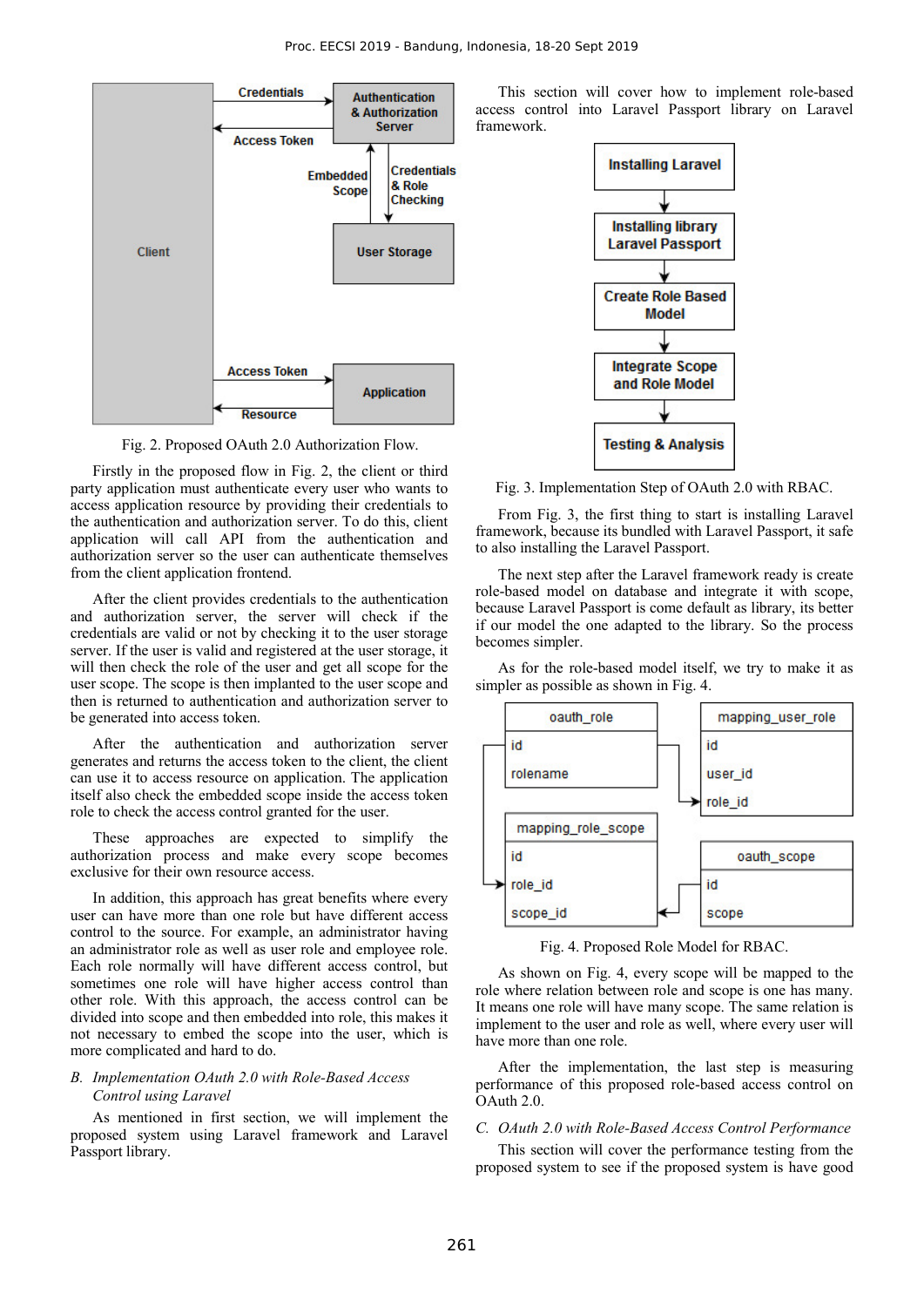performance as the original system or at least nearly identical.

For performance testing, we will test it using siege testing tools. The parameters that will measured is response time, data transferred and throughput. The performance test will test a single post login REST API from the system and is measured by siege with simulated users.

Siege testing tools will get several measurement parameter from accessing the REST API. For this case author only measure response time, data transferred and throughput. Each parameter is tested 30 times to get the average and desired result.

The response time performance of the system is shown in Fig. 5 below.



Fig. 5. Response Time Performance OAuth 2.0 with RBAC.

 As shown in Fig. 5, the response time of the performance test we get average of 9.58 second. This average result obtained from the average of sum 5 simulation test.

 If we take the average time and the average users, where we will get 9.58 second for average response time and 150 for average simulated users, we will get each transaction response time is around 0.063 second. This result is considered very good, because it needs less than 1 second to complete one transaction for one user.

The data transferred performance of the system is shown in Fig. 6 below.



Fig. 6. Data Transferred Performance OAuth 2.0 with RBAC.

 As shown in Fig. 6, performance of the data transferred parameter test we get average of data transferred is 26.16 Mb. This result is obtained from average sum of 5 simulation tests.

 If we also take the average data transferred which is 26.16 Mb and the average 150 users we will get each transaction data transferred or data transferred to one user is around 0.17 Mb per user.

 In this performance test, we also can see that the system performance is slowing down when it hit 250 user where the curve is going down and there are some failed connections that inflict data loss. We guess that because of the limited source where we implement the system.

The throughput performance of the system is shown in Fig. 7 below.



Fig. 7. Throughput Performance OAuth 2.0 with RBAC.

As shown in Fig. 7. the throughput performance test is quite stable and reliable. This performance is considering good for the system.

From the test performance shown by Fig. 5, Fig. 6 and Fig. 7. The performance of the system is quite well and reliable despite slow down performance and data loss starting from the 250 simulated users on data transferred test. This slow down performance is caused by connection failed that inflict data loss, we assume it is because the limited resource of the implemented system.

#### IV. CONCLUSION

This paper proposed the role-based access control approach for OAuth 2.0 protocol on microservices backend system. The benefit of this system is to simplify authorization process on backend side of microservices architecture.

The OAuth 2.0 with role-based access control approach in the author paper is implemented using Laravel Framework and Laravel Passport library using author proposed model. This implementation is also used in one private university in Indonesia to transition the information academic system from monolithic to microservices architecture.

Also from the performance testing of the implemented OAuth 2.0 using role-based access control we can conclude that the system is reliable despite the slowing down performance when the system accessed by certain simulated users.

In the near future, we plan to enhance this approach and make some kind of package so this approach can be easily implemented like any other library.